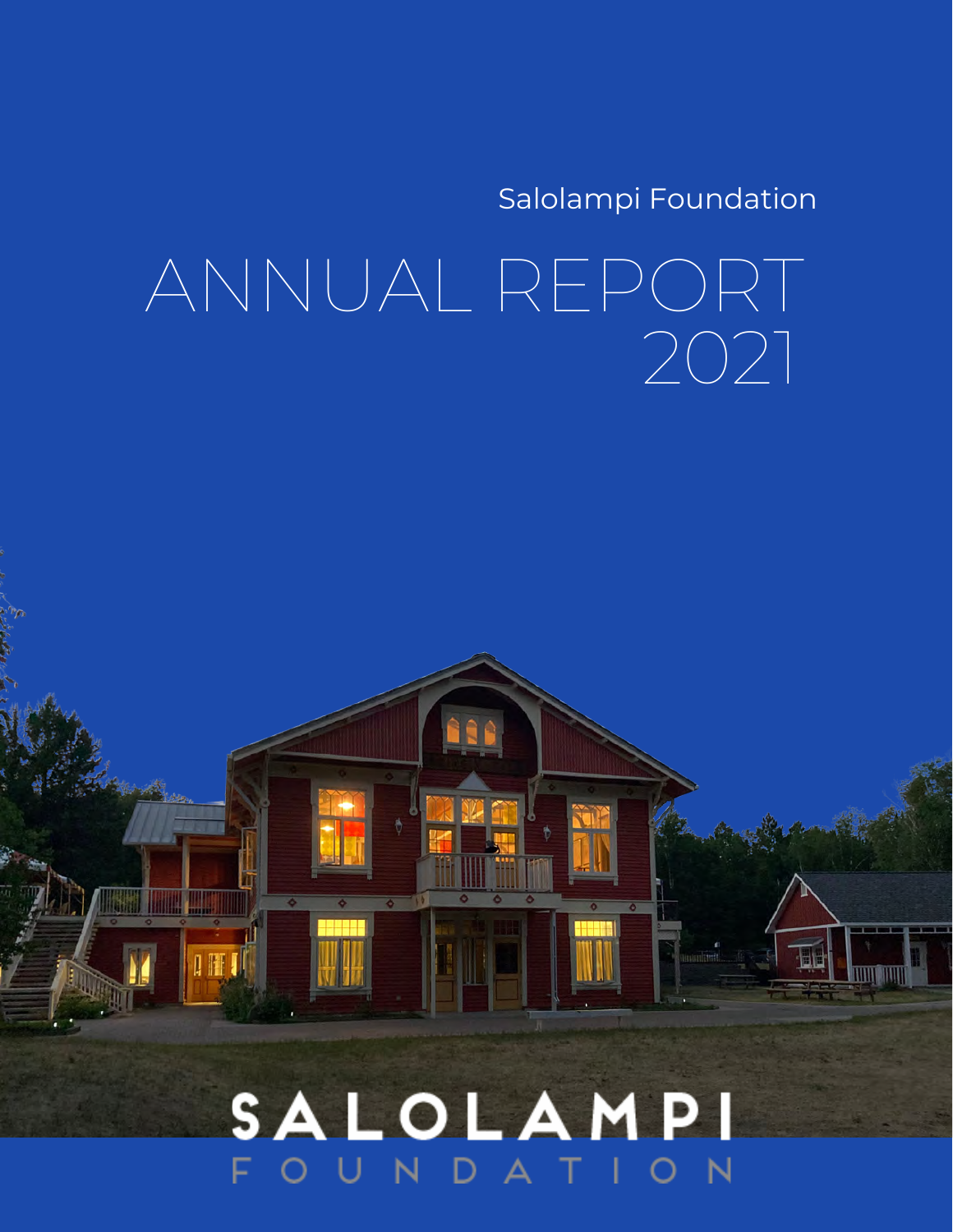### SALOLAMPI FOUNDATION | 2021 ANNUAL REPORT



01.

Mission + Vision

Messages from our Leaders 02.

Board of Directors 03.

History of the Foundation 04.

2021 Accomplishments 06.

2021 Financials 07.

2021 Volunteers 11.

2021 Donors 12.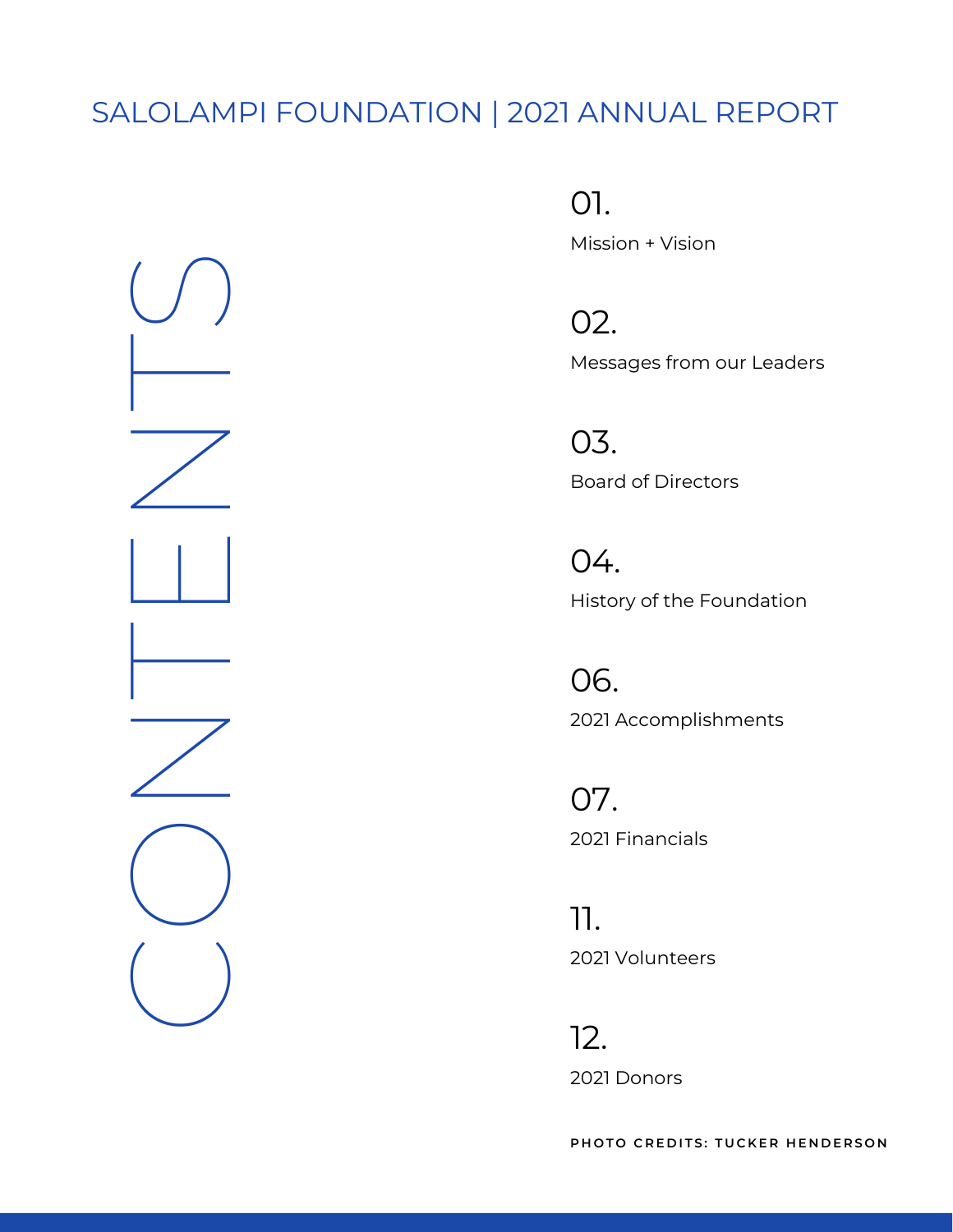# MISSION

The Salolampi Foundation is committed to sustaining the Finnish language and culture. We provide scholarships and program support to Salolampi Finnish Language Village, enhancing and expanding villagers' knowledge of and passion for Finnish language and culture.

# VISION

To transform minds, provide global perspectives, and keep Finnish culture relevant and alive for all generations.



## **Mission + Vision Statement**

The Salolampi Foundation is a 501(c)(3) non-profit corporate entity under Minnesota Statutes and has been established and operated exclusively for charitable and educational purposes.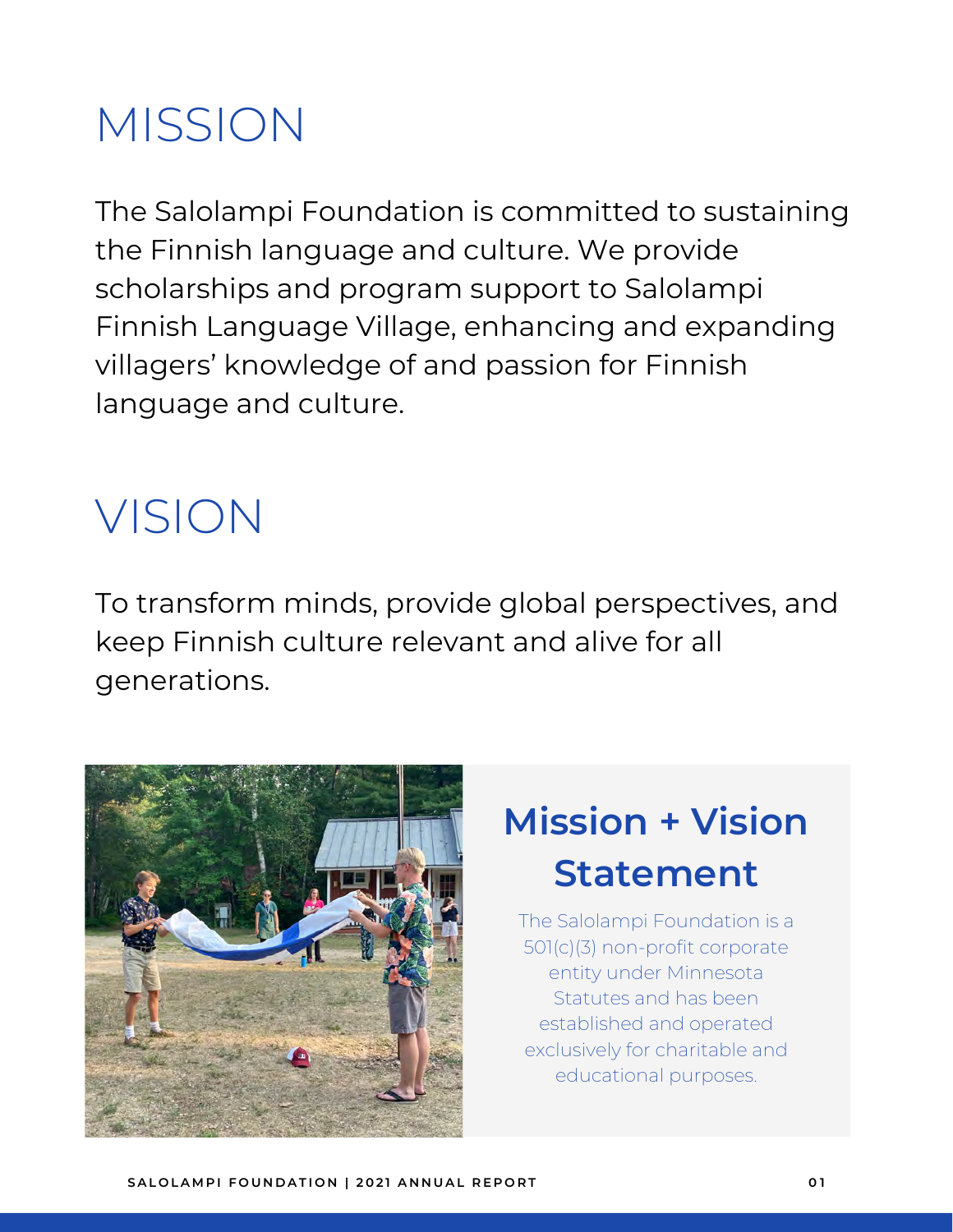## PRESIDENT'S STATEMENT

Dear Salolampi Foundation Friends,

 As our communities continue to grapple with the impacts of COVID -19, we are hopeful that we can finally see the light at the end of the tunnel and a return to a more normal life of friends, family and community is on the horizon. I want to take this opportunity to say thank you. Thanks to the dedication of our volunteers, donors, board members, family and friends, we can look back on the past year with pride at our accomplishments. Without your support, the work of the Salolampi Foundation would not be possible.

 Throughout all of the challenges of the last year, Salolampi remained Salolampi; and the Salolampi Foundation continued to provide scholarship and volunteer support that was critical to the village's continued growth. Villagers returned to the site in Summer 2021 and while the pandemic restricted enrollment, the core mission of "creating global citizens" continued to be the bedrock of the experience, connecting villagers to Finland and each other.

 At Salolampi Foundation, we continued many of the initiatives we began 2 years ago. These have resulted in better financial controls, more transparency about our activities, and more focused and efficient governance. This year, we are renewing our focus on improved engagement with our supporters and the Finnish community at large. We are reviewing our communication methods and exploring opportunities for community-building beyond the physical Salolampi site. All these changes have been made with a long-term goal of increasing access to Salolampi to all, by raising much-needed scholarship funds and growing our endowment.



We are already making strides thanks to you, our donors and volunteers. In another challenging financial year, you stepped up to help even when it was personally difficult. For that we are immensely grateful.

 So we begin 2022 with hope, optimism and determination, and we invite you to join us as we move forward.

MARK KELLAHER

**President, Salolampi Foundation**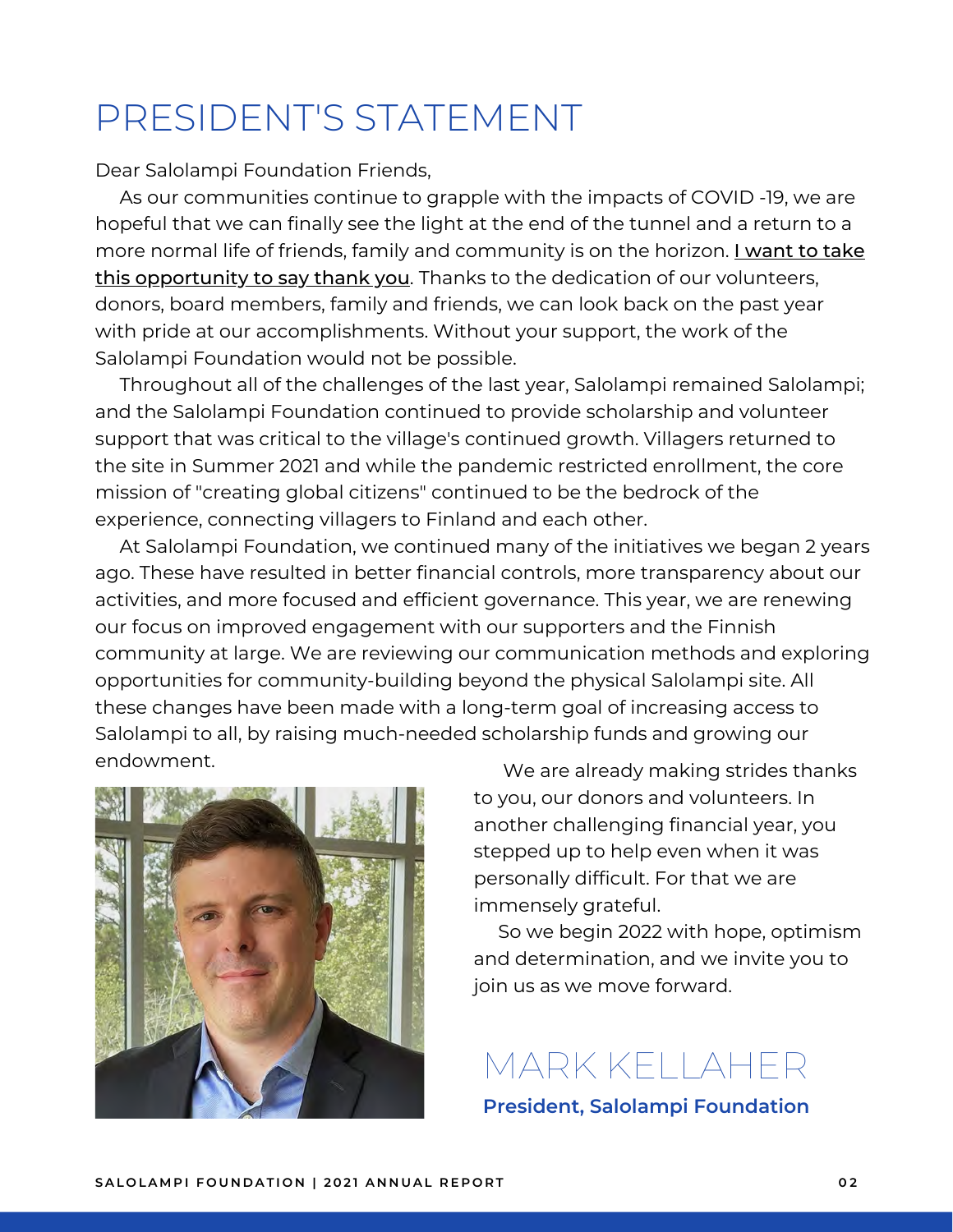## MESSAGE FROM OUR DEAN

 Salolampi is thriving in unusual times. 2020 offered us the opportunity to turn our talk of virtual Salolampi into reality, while 2021 allowed us to reimagine Salolampi both as residential and virtual experiences.

 This year, we returned to our idyllic setting on Turtle River Lake with protocols, masks, and safety expectations, while embracing immersion interaction and community building, our foundational cornerstones. We gathered in smaller groups and felt the safe environment create a bubble of trust around us. While this may seem lofty or dreamy, our work is to empower and inspire courageous global citizens through the Salolampi Finnish Language Village, and this summer we observed our villagers taking time to learn about themselves and others while considering their impact on the world.

 Our staff team worked intentionally to seek healthy ways for villagers to lean into social-emotional skills and experiences to process life as we know it now, and to feel empowered to lead others upon their departure. We proved that all of this can be done while speaking Finnish, playing Finnish games, and taking sauna.

 Sometimes it takes years for us to reflect on the learning that happens in the Village. Sometimes the timeline is far shorter. Salolampi villagers and staff from these past couple of years have encouraged us to engage in a process of continuous learning and application to achieve an ideal immersion experience. When we get it right, we find our participants wanting more Salolampi. From all of our teams, thank you for your time and investment.



When the lives of adults are in chaos, the lives of children can also be deeply confusing. And everyone is someone's child. This processing takes time, space, and energy. It has been an honor to observe young people lean into the discomfort during this time and emerge stronger and lovelier. Our world is heading in a good way.

### AMY *IIDA* TERVOLA HULTBERG

**Dean, Salolampi Language Village**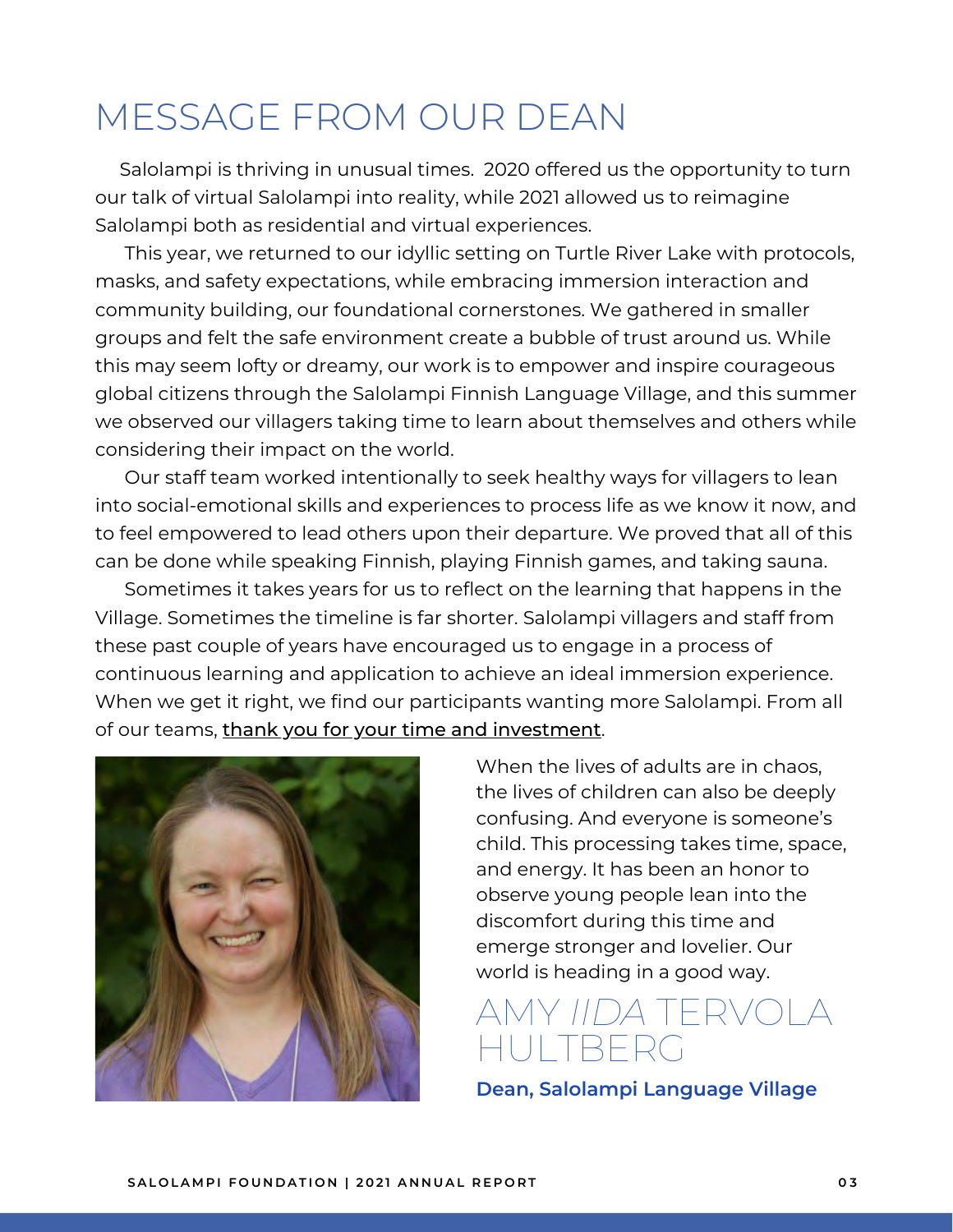## 2021 BOARD OF DIRECTORS

- Mark Kellaher President
- Aino Wheler President-Elect
- Paavo Taipale Treasurer
- Katie-Rose Imbriano Secretary
- John Hanson Past President
- Sara Ahlgren Bogie
- Richard Castro
- Linda Warpula Davis
- Ceridwen Koski
- Steve Leppälä
- Eric Mäki
- Heidi Marttila-Losure
- Jennifer Porter
- Kaisa Taipale

Ex-Officio Members

- Amy *Iida* Tervola Hultberg Dean, Salolampi Finnish Language Village
- Mary Maus Kosir Executive Director, Concordia Language Villages

\**Bolded text denotes member of Executive Committee*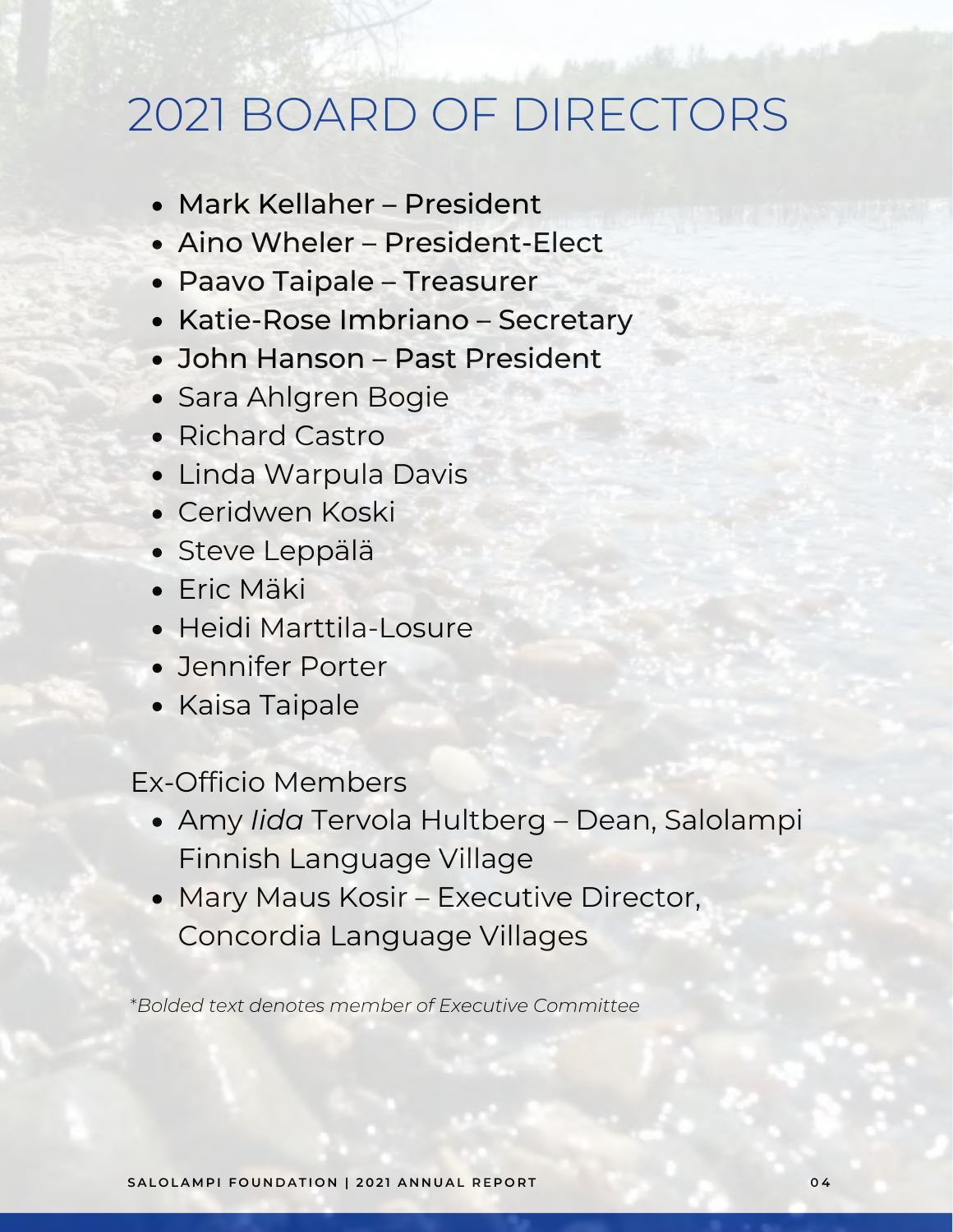# HISTORY OF THE FOUNDATION

Once a seemingly impossible dream, Salolampi Finnish Language Village became the magical place we know and love because determined people like you stepped forward.

As the first Salolampi sessions were held at rented campsites, then at Concordia Language Village's dedicated site on Turtle River Lake, the Foundation began fundraising for scholarships, embracing the Finnish belief that anyone who wanted to attend Salolampi should be able to do so.

The Salolampi sauna, the heart of the Finnish home, was the first building to go up, even before ground was broken in 1990. Salolampi volunteers got to work erecting cabins shipped from Finland and soon Jyringin Talo, Salolampi's signature main building, began to take shape. Designed by Jerry Jyring and made possible by his transformative gift to the Salolampi Foundation, Jyringin Talo is modeled on the Jyväskylä railway station and is immediately recognizable as a small piece of Finland in Minnesota.

Salolampi has continued to grow since, with an ever-increasing number of villagers of every generation attending each year. Words such as rantasauna, nuotio, luontopolku, kioski, and mökki enter every villager's vocabulary, while Finnish foods and Finnish songs soon become familiar and well-loved.

The Salolampi Foundation has been proud to support this work for more than forty years. We extend a heartfelt thank you to the founders and to all who have contributed support and talent to this remarkable place.



*We plan to achieve more great things together.*

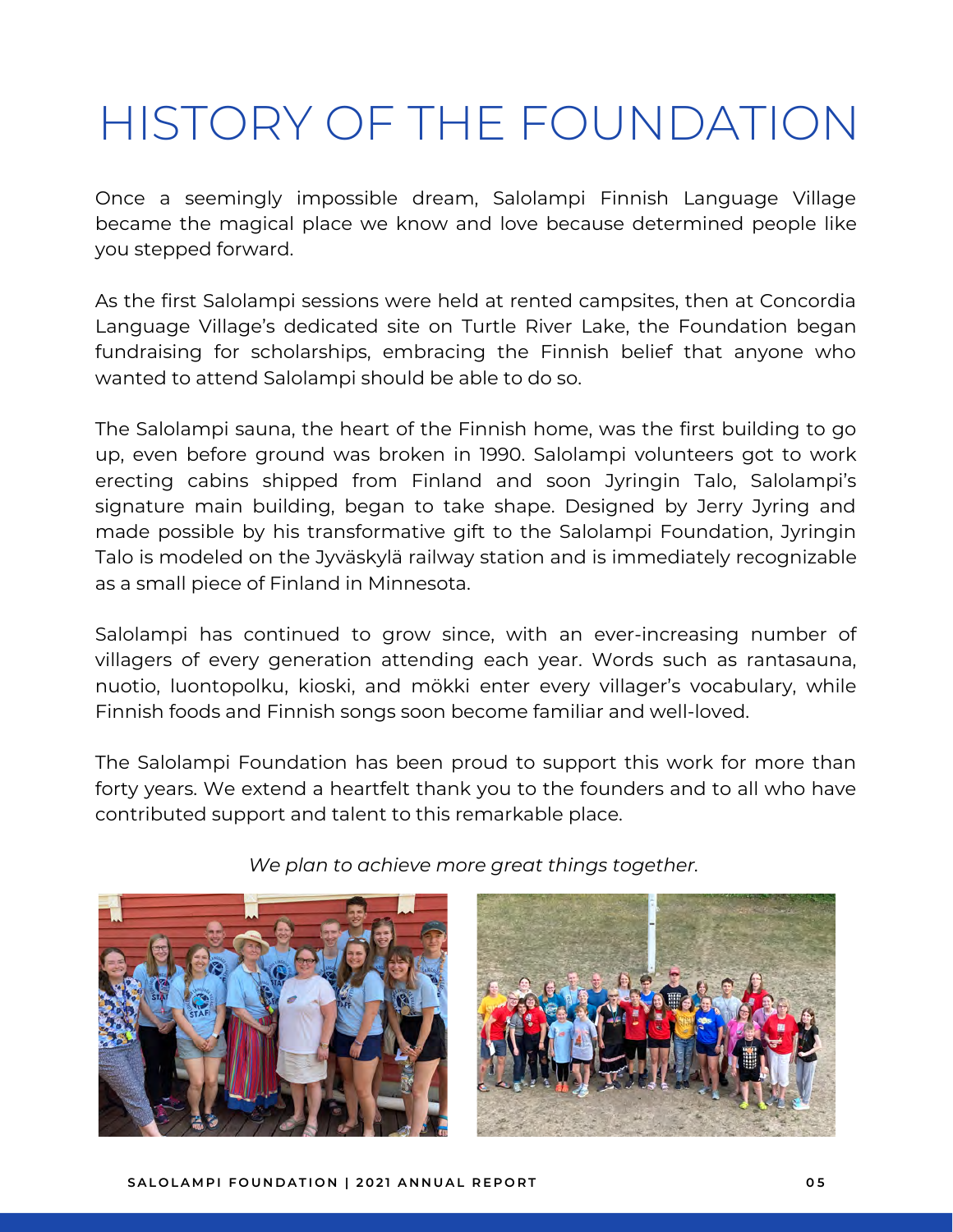# 2021 ACCOMPLISHMENTS

- Salolampi Foundation scholarships made it possible for a new cohort of villagers to return to Salolampi for the first time since 2019.
- Better financial controls allow us to predict scholarship spending in the future and increase our fundraising efforts to meet those needs.
- Increased coordination with Concordia Language Villages to ensure the best experience for village families.



#### Focus Areas

Scholarship Support Ensuring that

Salolampi remains accessible to all

Over \$38,000 in scholarships awarded in 2021

Fundraising Growth

Building Salolampi's Future • Increased Phonathon donations by nearly five percent

Financial Management

Improved Financial Health • Tightened spending controls to focus funds on scholarships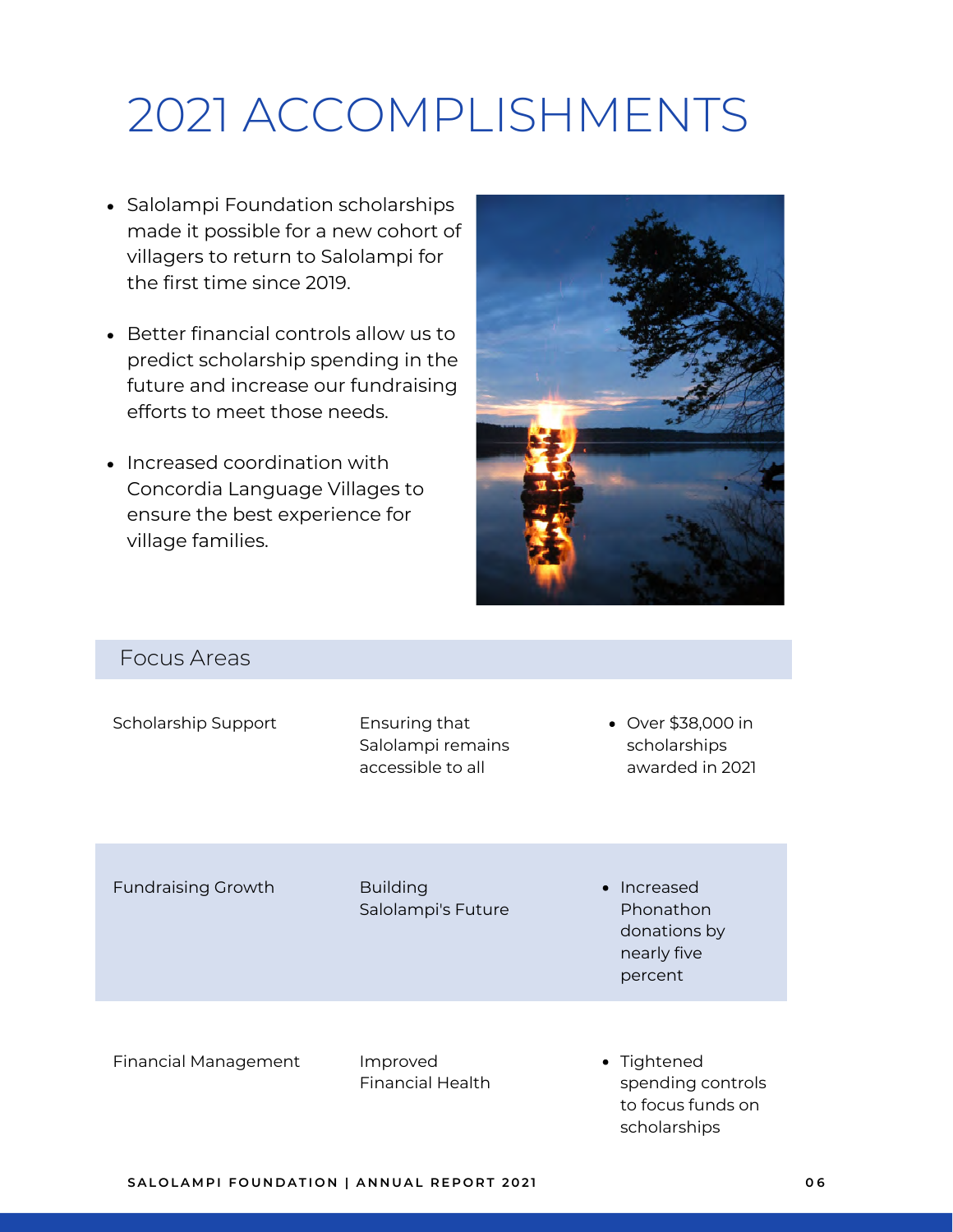## FINANCIAL STATEMENTS

#### Salolampi Foundation

**Statement of Functional Expense** January - December 2021

|                                         | <b>TOTAL</b>    |
|-----------------------------------------|-----------------|
| Income                                  |                 |
| <b>Total Income</b>                     |                 |
| <b>GROSS PROFIT</b>                     | \$0.00          |
| <b>Expenses</b>                         |                 |
| 6000 Awards & Grants to Others          | 38,695.00       |
| 6100 Contract & Professional Fees       |                 |
| 6101 Accounting                         | 828.00          |
| 6103 Audit                              | 5,000.00        |
| 6118 Investment Mgmt Fees               | 12,086.85       |
| Total 6100 Contract & Professional Fees | 17,914.85       |
| 6300 Office Expenses                    |                 |
| 6302 Bank Fees                          | 257.69          |
| 6305 Credit Card Processing             | 54.10           |
| 6312 Books & Publications               | 394.00          |
| 6328 Fees & Registrations               | 25.62           |
| 6342 Postage & Delivery                 | 625.77          |
| 6348 Printing & Copying                 | 277.29          |
| 6354 Supplies                           | 112.10          |
| 6399 Other Office Expense               | 118.00          |
| Total 6300 Office Expenses              | 1,864.57        |
| 6308 PayPal Fees                        | 257.83          |
| 6400 Information Technology             |                 |
| 6465 Software Subscriptions             | 1,300.37        |
| Total 6400 Information Technology       | 1,300.37        |
| 6500 Insurance                          | (266.40)        |
| 6512 Directors & Officers               | 854.00          |
| 6526 General Liability                  | 306.25          |
| 6548 Property                           | 1,888.30        |
| Total 6500 Insurance                    | 2,782.15        |
| 6600 Conferences & Meetings             |                 |
| 6636 Materials & Supplies               | 26.72           |
| Total 6600 Conferences & Meetings       | 26.72           |
| <b>Total Expenses</b>                   | \$62,841.49     |
| <b>NET OPERATING INCOME</b>             | \$ (62, 841.49) |
| <b>NET INCOME</b>                       | \$ (62, 841.49) |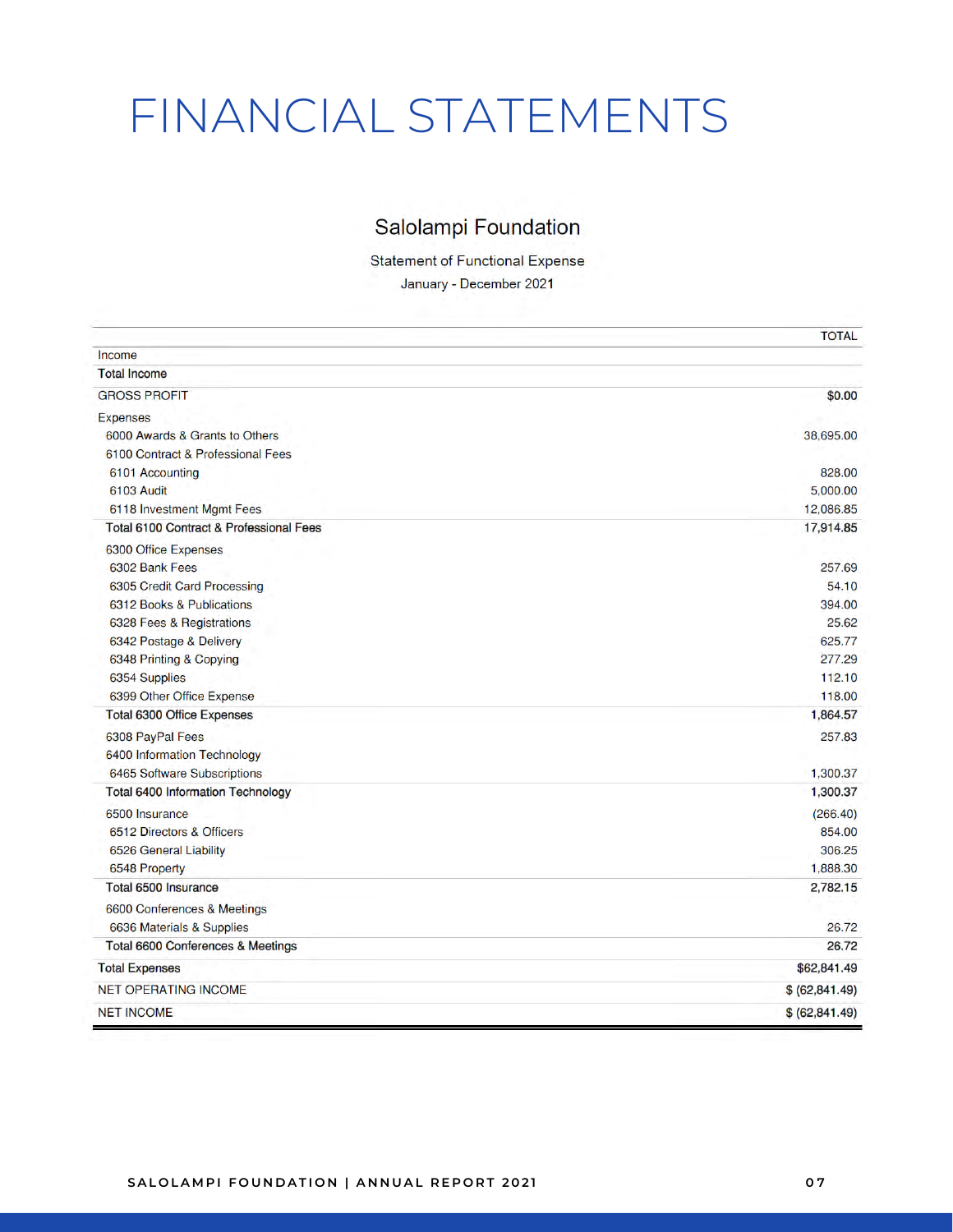### Salolampi Foundation

#### Balance Sheet

#### As of December 31, 2021

|                                     | <b>TOTAL</b>   |
|-------------------------------------|----------------|
| <b>ASSETS</b>                       |                |
| <b>Current Assets</b>               |                |
| <b>Bank Accounts</b>                |                |
| 1010 Checking                       | 38,043.82      |
| 1015 Money Market                   | 30,797.04      |
| 1020 CD                             | 1,000.00       |
| 1035 PayPal                         | 4,156.93       |
| <b>Total Bank Accounts</b>          | \$73,997.79    |
| <b>Other Current Assets</b>         |                |
| 1200 Investments                    |                |
| 1220 Fund 1                         | 757,336.23     |
| 1225 Fund 2                         | 860,115.38     |
| Total 1200 Investments              | 1,617,451.61   |
| 1400 Prepaid Expenses               | 3,053.31       |
| <b>Total Other Current Assets</b>   | \$1,620,504.92 |
| <b>Total Current Assets</b>         | \$1,694,502.71 |
| <b>TOTAL ASSETS</b>                 | \$1,694,502.71 |
| <b>LIABILITIES AND EQUITY</b>       |                |
| Liabilities                         |                |
| <b>Current Liabilities</b>          |                |
| <b>Credit Cards</b>                 | \$79.06        |
| <b>Total Current Liabilities</b>    | \$79.06        |
| <b>Total Liabilities</b>            | \$79.06        |
| Equity                              |                |
| 3100 Available to Operating         | 239,526.75     |
| 3150 Board-Designated Endowment     | 504,591.69     |
| 3200 With Donor Restrictions        | 759,542.26     |
| Net Income                          | 190,762.95     |
| <b>Total Equity</b>                 | \$1,694,423.65 |
| <b>TOTAL LIABILITIES AND EQUITY</b> | \$1,694,502.71 |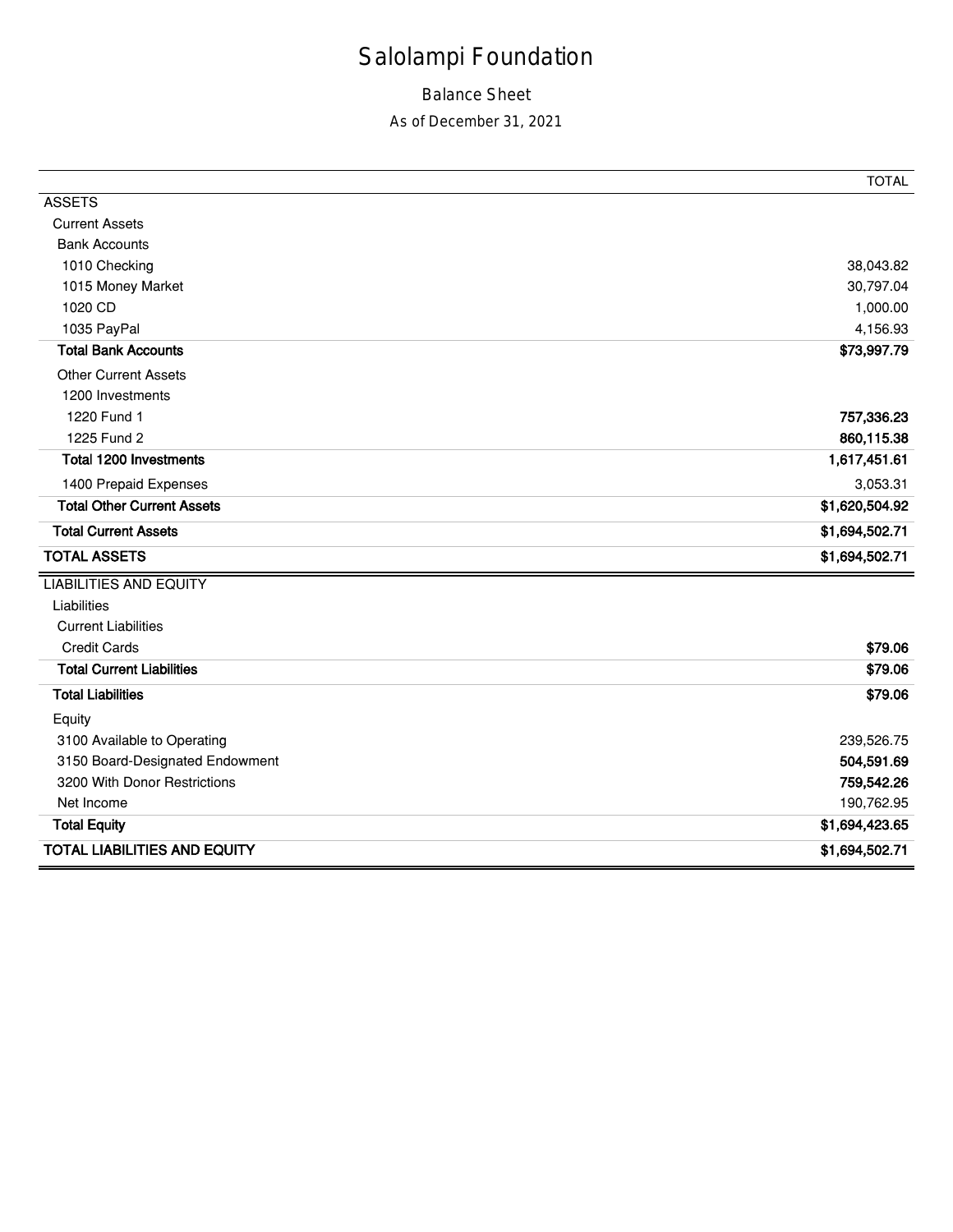### Salolampi Foundation

Profit and Loss by Class

January - December 2021

|                                   | <b>Without Donor Restrictions</b> | <b>With Donor Restrictions</b> | <b>TOTAL</b> |
|-----------------------------------|-----------------------------------|--------------------------------|--------------|
| Income                            |                                   |                                |              |
| 4000 Contributed Income           | 44,568.27                         | 16,046.65                      | \$60,614.92  |
| 4100 Earned Income                | 637.00                            |                                | \$637.00     |
| 4200 Investment Income            | 192,352.52                        |                                | \$192,352.52 |
| <b>Total Income</b>               | \$237,557.79                      | \$16,046.65                    | \$253,604.44 |
| <b>GROSS PROFIT</b>               | \$237,557.79                      | \$16,046.65                    | \$253,604.44 |
| Expenses                          |                                   |                                |              |
| 6000 Awards & Grants to Others    | 38,695.00                         |                                | \$38,695.00  |
| 6100 Contract & Professional Fees | 17,914.85                         |                                | \$17,914.85  |
| 6300 Office Expenses              | 1,864.57                          |                                | \$1,864.57   |
| 6308 PayPal Fees                  | 257.83                            |                                | \$257.83     |
| 6400 Information Technology       | 1,300.37                          |                                | \$1,300.37   |
| 6500 Insurance                    | 2,782.15                          |                                | \$2,782.15   |
| 6600 Conferences & Meetings       | 26.72                             |                                | \$26.72      |
| <b>Total Expenses</b>             | \$62,841.49                       | \$0.00                         | \$62,841.49  |
| <b>NET OPERATING INCOME</b>       | \$174,716.30                      | \$16,046.65                    | \$190,762.95 |
| <b>NET INCOME</b>                 | \$174,716.30                      | \$16,046.65                    | \$190,762.95 |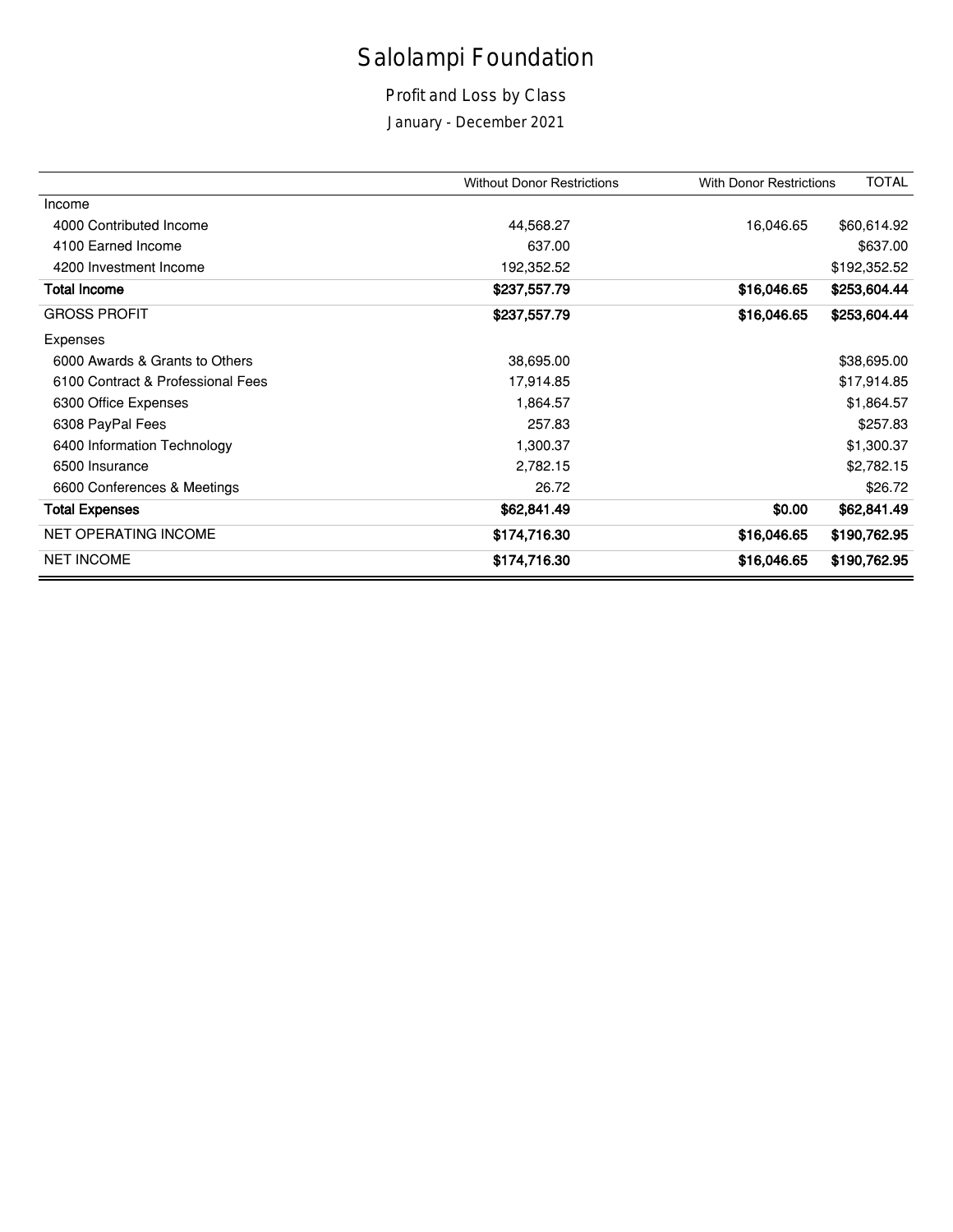# FUNDRAISING HIGHLIGHTS

Last year, we shared with you that two of our 2021 Fundraising Goals were the following:

- Increase Fall Scholarship Appeal participation rates, and
- Improve online giving interface to make donating easier and more convenient

We are pleased to announce our success in meeting these goals:

- The number of Phone-a-thon donors is growing, and we raised \$38,492 in 2021, up from \$36,759 in 2020 and \$33,002 in 2019.
- One-quarter (1/4) of donations are now received online. The Salolampi Foundation encourages people to donate online whenever possible, due to the ease of gift processing.

Other 2021 fundraising highlights include the following:

- The Foundation has a very loyal donor base with 63% donor retention, compared to the 45% national average across non-profits.
- While the Foundation connected with new donors throughout pandemic, it also experienced an expected COVID drop-off.
- 2021 was the second year the Foundation conducted an end of year appeal, which raised \$1,500 in two days (up from \$1,200 in 2020)
- The donation page on the Salolampi Foundation website has been redesigned. Visit <https://www.salolampi.org/support-us/>.

In 2022, our fundraising goals are to:

- Sustain increased levels of scholarship donations,
- Secure additional program support from private grant funding,
- Continue to encourage online giving,
- Connect with new donors and volunteers, especially our alumni villagers and their parents, and
- Re-launch the Salolampi Heritage Society planned giving program

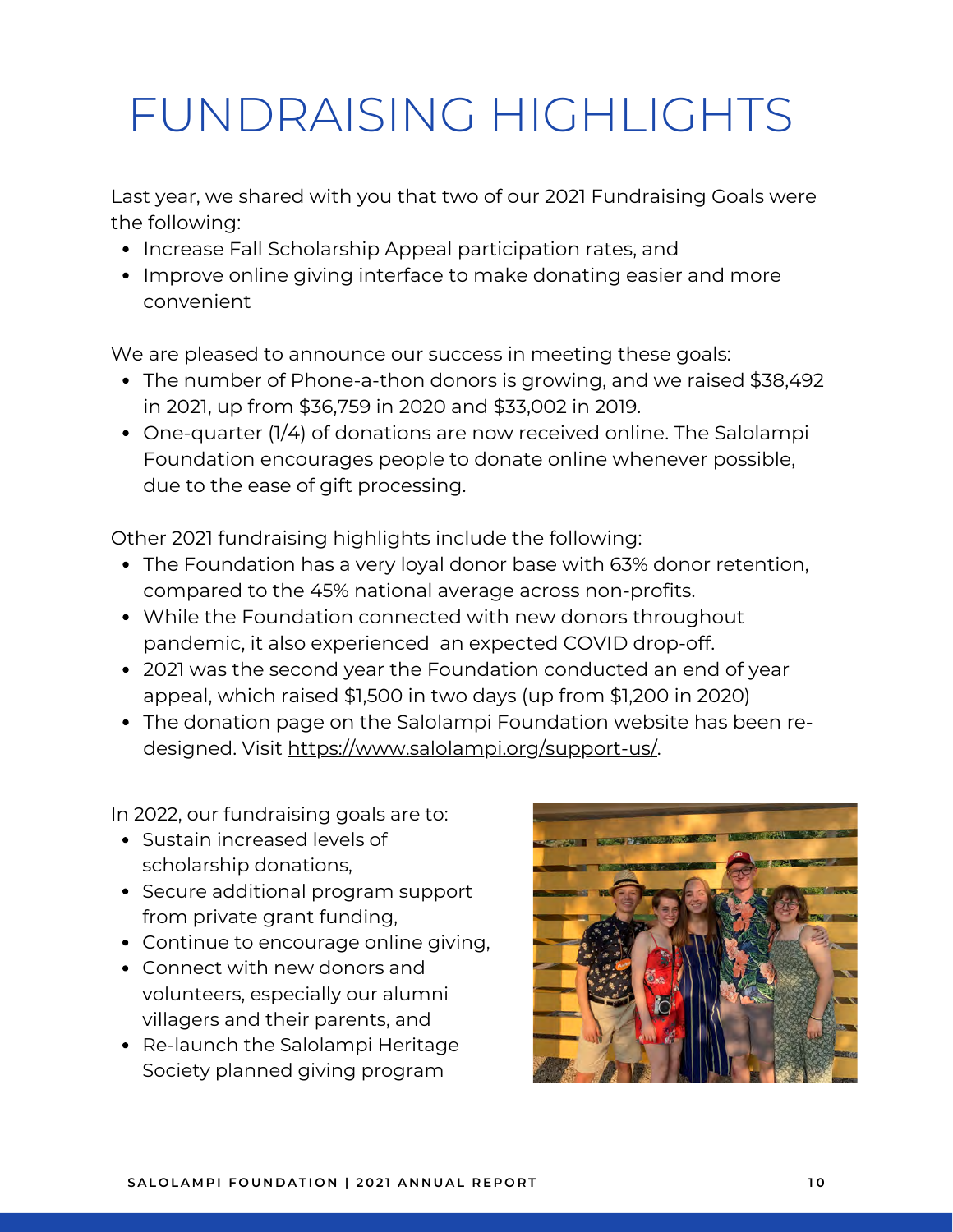## 2021 VOLUNTEERS

Salolampi Foundation has no staff and runs entirely on the power of our volunteers, who give their time and effort in support of our mission. We are especially grateful to our volunteer board of directors, our phone-a-thon callers, and our work weekend volunteers, who keep Salolampi beautiful.

#### Phone-a-thon Callers

Dr. Claudia Adkins Edith Boos Elsie Barnaby Joanne Bergman Junelle Bernard Richard Castro Gwyn Curran Bonnie & Doug Devorik Khurrem Gold Mary Ann Gomsi John Hanson III Frank Hanson Richard Harju Marilyn Harma Katie-Rose Imbriano Curtis Jackson John & Kathryn Jorgensen Jeanette Karjala Mark Kellaher Gil Kinnunen Ken & Frances Lahti Heidi Marttila Losure

Karen Käkelä Michael Judy Mikkola Louise Morgan Marlene Moreno Andrea Murrill Ivy Nevala Marvin Nevala Jennifer Porter Urho & Pamela Rahkola John Rova Dan & Delores Salin Eeva Savolainen- Sundstrom Paavo Taipale Bernice Tenquist Amy Tervola Hultberg Izabella Usitalo Tiina L. Watts Aino Wheler Annamari Paimela- **Wheler** Julie A. Wood

Karen Tervola Milo Laitinen John Hanson Frank Hanson Wayne Ebeling Grant Urho Ebeling Ann Hutchings Sue Romano Agnieska Kohler Toni Kohler Daniel Kohler Sara Kohler Amanda Isaacs Amy, Adam, Heta & Niilo Tervola Hultberg Jim & Ruth Pulju Mia Halcomb Kristi Loeck Susan Harstad Jill Hietala Katja Zarns Phil Zarns John Laitinen Gail Putikka Koch Mary Ann Gomsi Marty Jost Fankhanel Joy Ottem Vonnie Ottem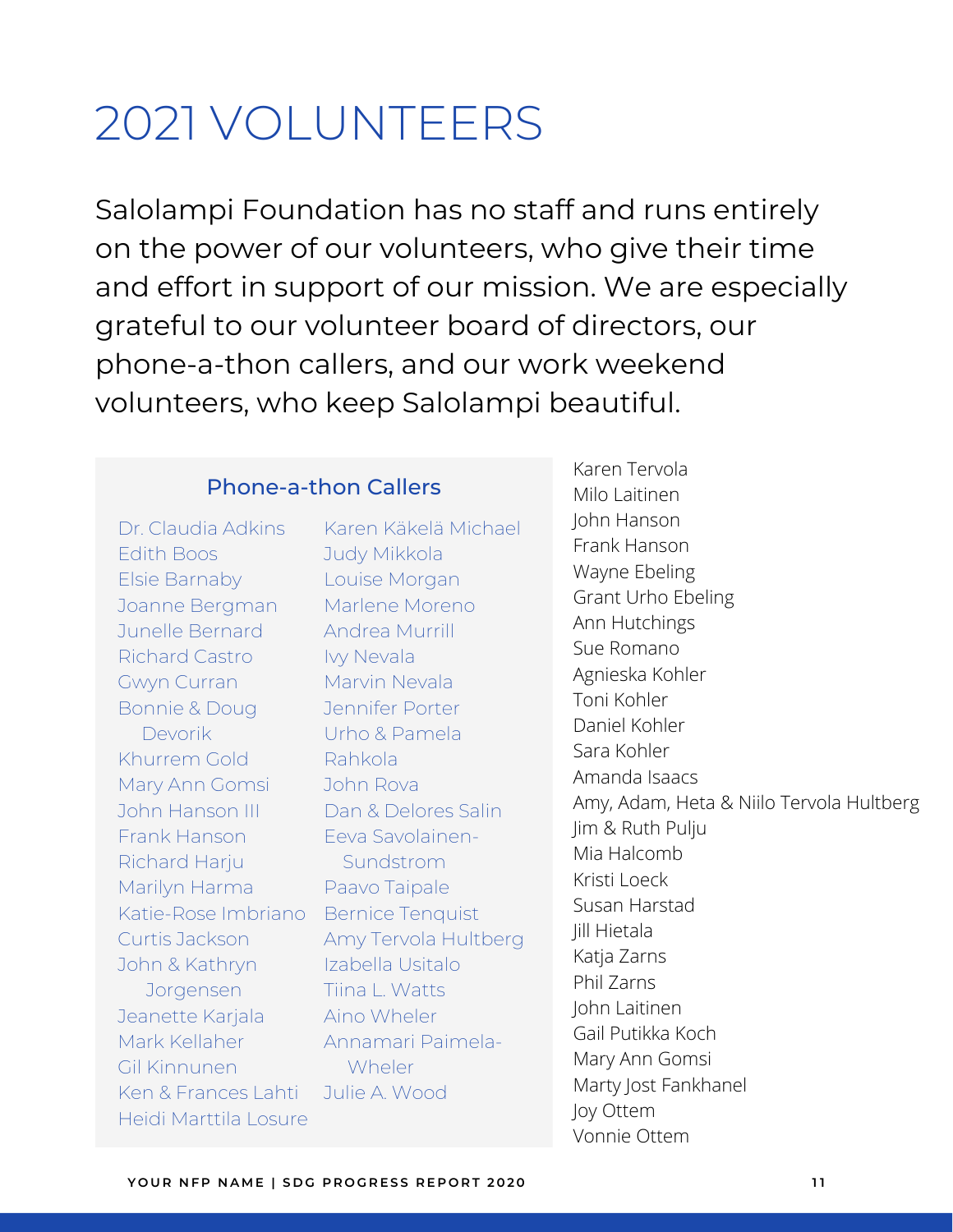## 2021 DONORS

Thank you to our generous donors. The magic of Salolampi would not be possible without your help.

We have made every effort to recognize our donors as they wish to be listed. If we have inadvertently missed you, you would prefer to remain anonymous, or you would like your name to appear differently, please contact us at [info@salolampi.org](mailto:info@salolampi.org).

In Memory of Elaine Anuta Taipale, Paavo Taipale, Kaisa and Andreas Ostenso

In Memory of Ken Daniels *See page 17*

In Memory of Eila Haapala Haapala, Helene

In Memory of Annikki Järvi Gomsi, Maryann

In Memory of Bernie Kinnunen Kinnunen, Gil and Dawn

In Memory of Doris Pikkaraine Tervola Hultberg, Amy Iida and Adam

In Memory of Larry Saukko Tiedemann, Joann

In Memory of Paul Wigg Wigg, Ristiina

Benevity Community Impact Fund Blackbaud Giving Fund Farmers & Merchant St Bank Finnish-American Society of the Midwest Finnish American Women's Auxiliary Finlandia Foundation of Colorado, Inc. Finlandia Foundation, Finn-am & Friends Harvala Appliance Juntunen Enterprises Ladies of Kaleva Valvotar Tupa #20 Network for Good Nordic Labels Taimisto Consulting LLC The Knights of the Kaleva, Pohjolaisen Maja #25 Vintage Financial

Adkins, Claudia Ahlgren, Erik Ahlgren, George & Elaine Aho, Suzanne Ahola, Janie Alanen, Arnold & Lynn Bjorkman Alanen-Mosher, Robin Alto, Kevin & Julie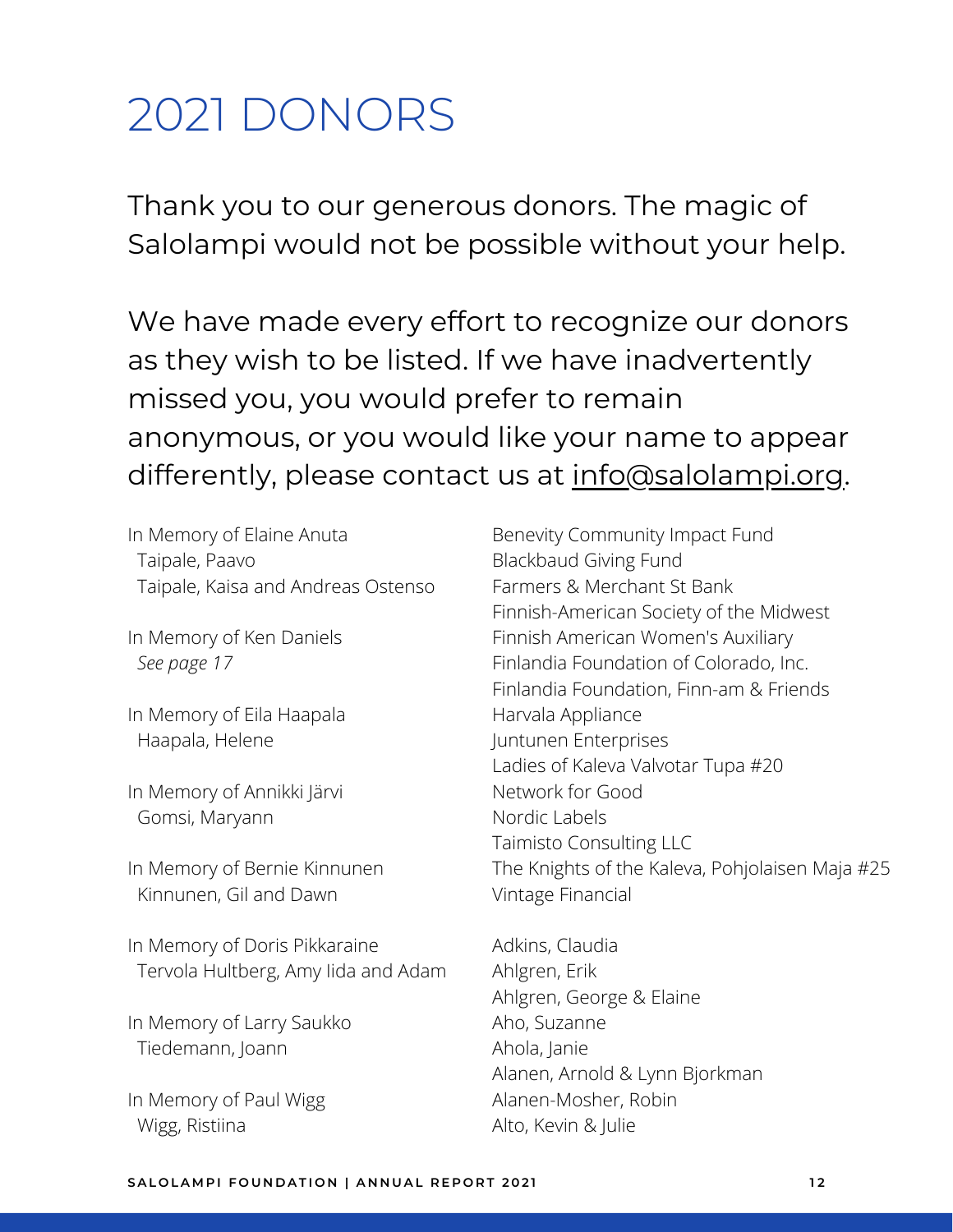Amundson, Nancy Anderson, Leah Larkey & Daniel R. Antilla Endowment, Francis & Berdie Anuta, Michael Arola, Harvey & Stella Arpi, David Auerbach, Suzanne Backman, Carole L Ball, Kari Mattson Barnaby, Elsie Beavis, Leonard & Mary Beck, Micah Beck, Charles & Rachel Benny, Ulla Berglund, John Bergman, Peter & Nancy Bernard, Stuart & Junelle Bertelsen, Anita & Floyd Besonen, Ruben & Barbara Besser, Joyce Tamminen & Donald Bjorklund, Rudy Boos, Edith Bottila, Ken Braslau, David Brierley, David & Barbara Brynolfson, Elvi Buerkle, Edward & Patrica Nikkari Bukacek, Irene Koskela Calhoun, Carol Carlson, Clare Carpenter, Douglas & Cindy Castro, Richard Cavosie, Diane Challeen, Jean E Cheney, Rita Cohen, Seija Covarrubias, Mrs. Mirja Curran, Gwyn & Mark

Daniels, Jane Davis, Linda Warpula & Stanley Della Rocca, Elissa M Doan, Siiri Silpala & Hung Dolejs, Linda Donlan, James J. & Judith L. Downs, Patricia Durden, Chris Ebeling, Wayne Ehredt Stuessy, Sharon Ellis, Beverly A Enge, Mary Enger, Joan Enlund, Betty Erkkila, Ruth Marie Esala, Evelyn Eskeli, Evelyn M Esko, Darlene & Robert Feldman, Michael & Susan Filla, Alfred Fiser, Dennis & Cindy Fisk, Kay Bartholomew & Jim Foley, Janice Pakonen & Richard Forsman, Oscar & Sally Gifford, Mary Gohs, Patricia Savola Gold, Khurrem Gomsi, Mary Ann Granovsky, Nancy Grondahl, Kenneth Gustafson, Paul B & Patricia A Haakana, Cynthia Haapala, Helene Haataja, Sue Haataja, Jennie D Hakkarainen, Ari Haldorson, Dan & Susan Halme, Dennis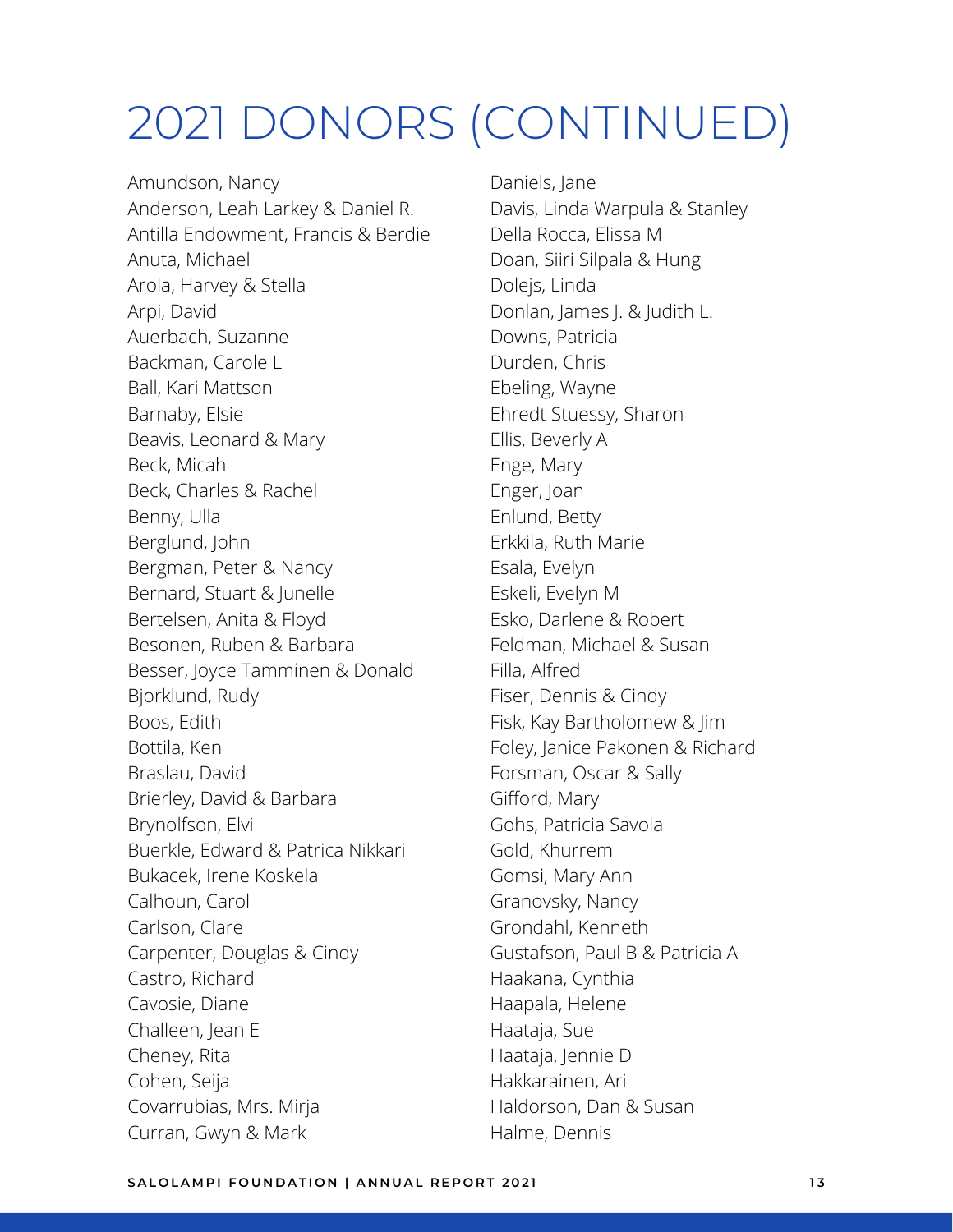Hanson, Frank Hanson, Samuel & Mirja Hanson III, John Harju, Richard & Nancy Haro, Jeanne Harstad, Herman & Cheryl Hegge, Oili & Ray Heikkila, Gerald & Wilma Heikkinen, Oscar & Beth Heiskanen, Allan Hendrickson, James & Lois Hendrickson, Jean & Randy Hietala, Vincent Hill, Julie E & Jim Hill, Kenneth & Pirjo Holmstrom, Norma & Ernest R Hopker, D'ann Dwight Hudacek, Dorothy Hutchings, Ann Imbriano, Katie-Rose & Lee Ingemi, Michael & Irene Isaacson, Eila & Glenn Jackson, Kathy Mannila Jackson, Curtis E & Mary Jo Jacobson, Beverley Janezich, Frank Jeffery, Jack Jennen, Bonnie & David Jensen, Jane Johanson, Lars & Marita Johnson, Jenna Johnson, Craig R Johnson, Dana Scott Johnson, Vienna E & Freeman L Johnson, Walter C. Johnson, Helvi Jorgensen, John & Kathryn Jorgensen, Sandra

Joutsi, Eric G Judd, Leila K & Richard C Jyring, Jack E & Sonja Kallio, Barbara & Kenneth Kaminen, Ronald L & Elaine M Kamunen, Sonja & Daniel L Kangas, Kristen Karjala, Jeanette A Kauppila, Clayton & Brenda Kemme, Marilyn R & Jack Keranen, Genevieve Kerber, Shelley & Richard Kiihn, Phyllis & Ross Kilkka, Kenneth & Barbara Kilpi, Eero Kiltinen, John O & Pauline Kiltinen, Paul Kinnunen, Gil & Dawn Kirkeby, Lucille Luukkonen Kisner, Kirsi and Steve Kivela, Robert Kivimaki, Bruce Klinger, Jessica Knuuttila, Valerie Koenitzer, Marja Koivunen, Karl William Koivusaari, Elina Konkola, John A. & Mirjam H. Koski, Ann Koski, Ceridwen Koski, Suzanne Koski, William Kovala, Donna Mae Kuphal, Grace E & Robert W Kurtti, Jim & Debbie Laakso, Laurie & Betty Lahti, John Lahti, Carol & Dean Becker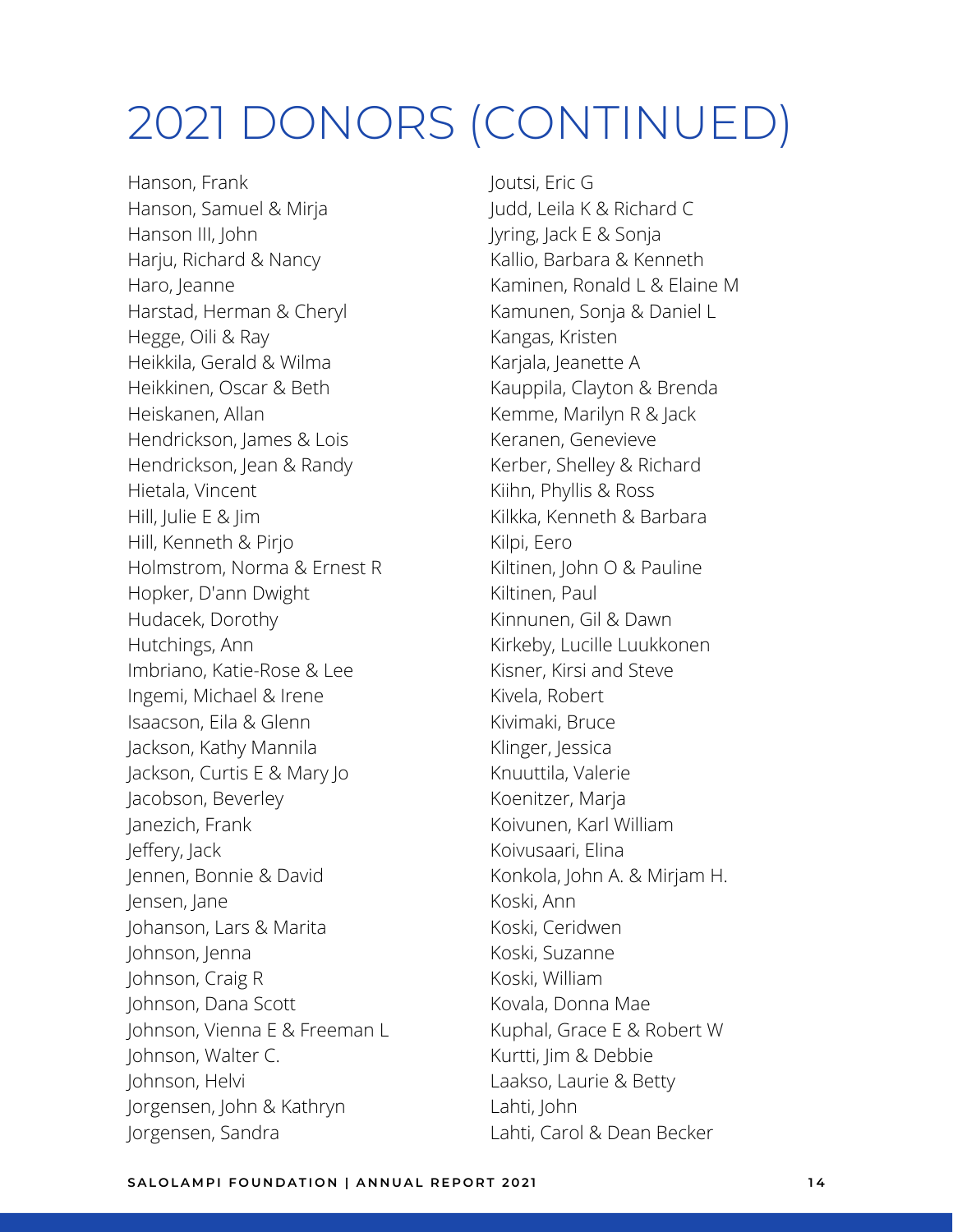Lahti, Archie & Vivian Lahti, Kenneth & Frances Lahti, Kenneth & Nancy Lahti, Susan Laiho, Ethel E. Laitinen, Jill Lampe, Johanna W & Paul D Lampinen, Ronald G Lamppa, Harry & Joan Larsen, Louise Larva, Lillian Marie Lasker, Doug & Jean Lautigar, Robert J. & Sandra Lehtinen, Carolyn Leino, Tuulikki Leppälä, Steven Liddle, Ellen & Jerry Linnerud, Eleanor Lipponen, Eino & Mary Ann Lockwood, Yvonne Lowery, Cheryl Lowry, Clarissa Lund, Ashley Luttinen, Evelyn & Ronald Majamaki, Markku Makela, Susan A Maki, Dennis Maki, Susan Maki, Steven Maki-Laurila, Maija Mannick, Catherine Marjamaa, Calvin & Sue Marjamaa, Kevin Martimo, Susan Martin, Ailene & Richard Martin, Jo Marttila, Annikki Marttila-Losure, Heidi

Mattson, Lorraine & Russell Mattson, Karen A Mattson, Wesley & Barbara Mattson, Susan & William Mattson, Roy McCormick, Laura McCulley, Jane Koski & Michael T McIntyre, Arnold & Kimberly McMahon, Helen C. McMeeking, Sherri L & John A Michael, Karen Mikkola, Debra K Miles, Gary & Barbara Milton, Dale Montgomery, Alan & Janet Karvonen Moreno, Marlene Morgan, Louise Mount, Frances S & David W Mowers, Patrick Mulhern, Linda Nevala, Ivy Nevala, Marvin O & Mary Y Nielsen, Heidi & Ryan Niemi, Kenneth Niemi, Kenneth & Rosalee Niemi, Lee & Ranae Niemisto, Paul Nikkola, Don & Karen Norgard, Betsey J & Alan J Nys, Sandy Stephenson Oja, Beth & Gregory Ojakangas, Beatrice Ojala, Liisa Ojo, Susanna Ollila, Eugene & Julie Ollilainen, Marjukka O'Rourke, JoAnn Oseland, Grant & Marilyn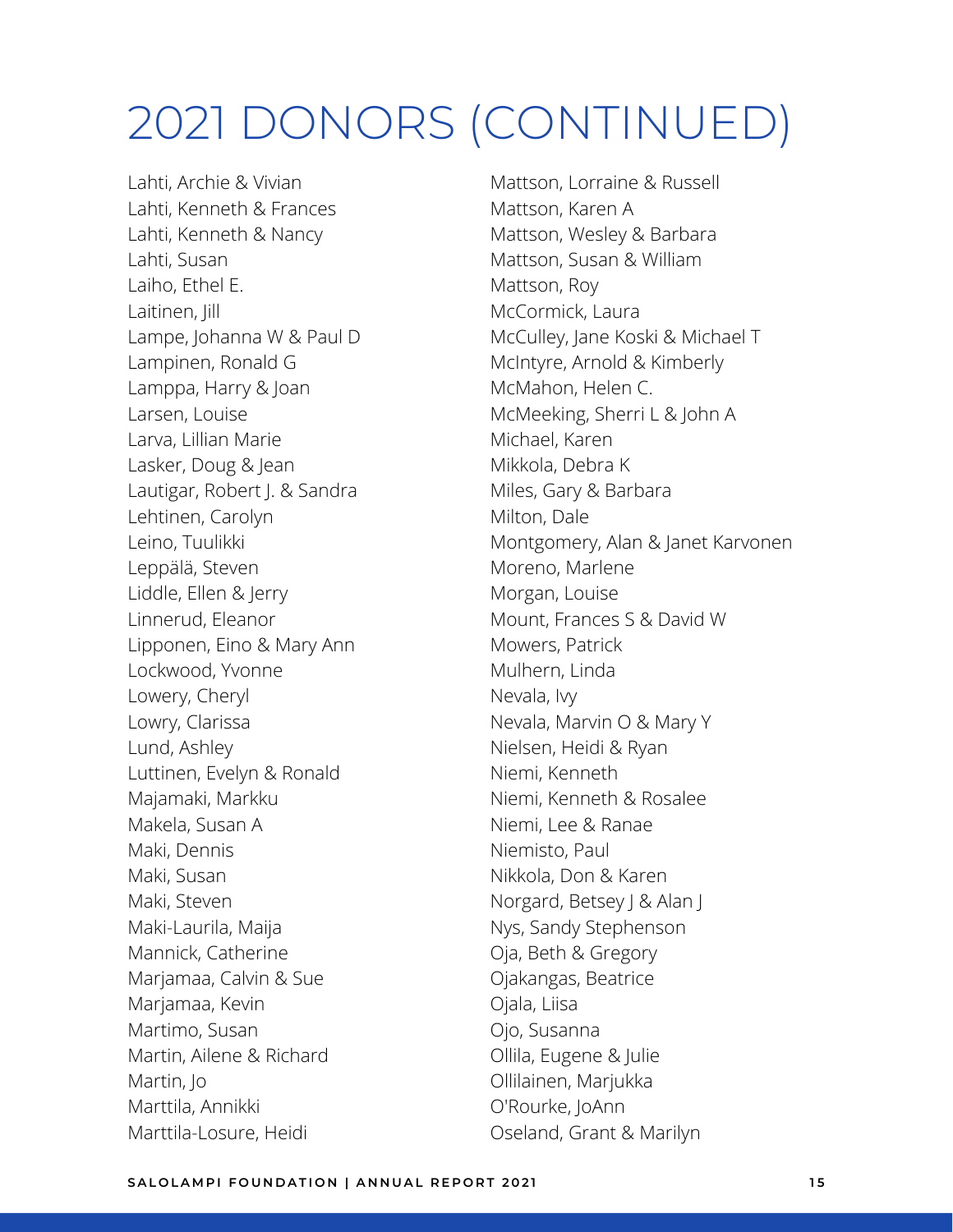Ostenso, Nile & Birgitta Paimela-Wheler, Annamari Palokangas, James Parssinen, Marianne Penzich, Doris E. Pesola, Russell & Denise Peters, John Peterson, Aaron Petroski, Betty Pope, Judy Poupore, Kirsi Poupore, Julianne Putikka, Betty & Harlan Rahkola, Urho & Pam Rahkola, Olli R & Katherine Rahkola, John & Charlene M Rantala, Gary & Sharon Rautio, Raili Rebecca, Rebecca Vogsland Reijula, Pertti O & Susan M Reilly, Marjorie Rikala, John & Stephanie Collins Roege, William Ross, Geraldine Routhe, Vergene Ollila Rova, John & Marion Rozinka, Jean & Joseph Saari, Jon & Christine Saari, Carol Salin, Dan & Delores Salmey, Shirley Salmi, Thomas & Carol Salonen Chapman, Jean M Sandvik, Kathryn Santi, Elaine H & Eino Saukko, Ronald Savage, Marilyn Savolainen-Sundstrom, Eeva

Seppala, Earl E & Sylvia B Seppala, Kay Seppanen, Harvey & Ruth Seppi, Richard Shadrick, Anne & Jeff Sholtz, Peter Shrake, Richard Silpala, Elaine Siltanen Ojo, Susanna Skousen, Royal & Sirkku Slattery, Thelma Smith, Carol Liimatta Smith, George Smith, Jean S & Joanne M. Snyder, Elina Snyder, Marja Sola, Dale & Betty Sola Charitable Trust, Dale D & Elizabeth Sorvala, Marvin St. Marie, Kirsi Stanaway, Tanya Stoehr, Marlene Stoller, Eleanor & Michael Strunk, Pirjo R & John E Suomala, Dorothy Suominen, Pirkko Swanson, Adrian & Ruthann Sweet, Rev. Phillips & Sharon Swenson, Darrel Swenson, Judith Swope, Jeanne L Syvaoja, Kaisa Taipale, Kaisa Taipale, Paavo Tenquist, Bernice & Floyd Tervo-Desnick, Ulla Tervola, Kenneth Tervola Hultberg, Amy Iida & Adam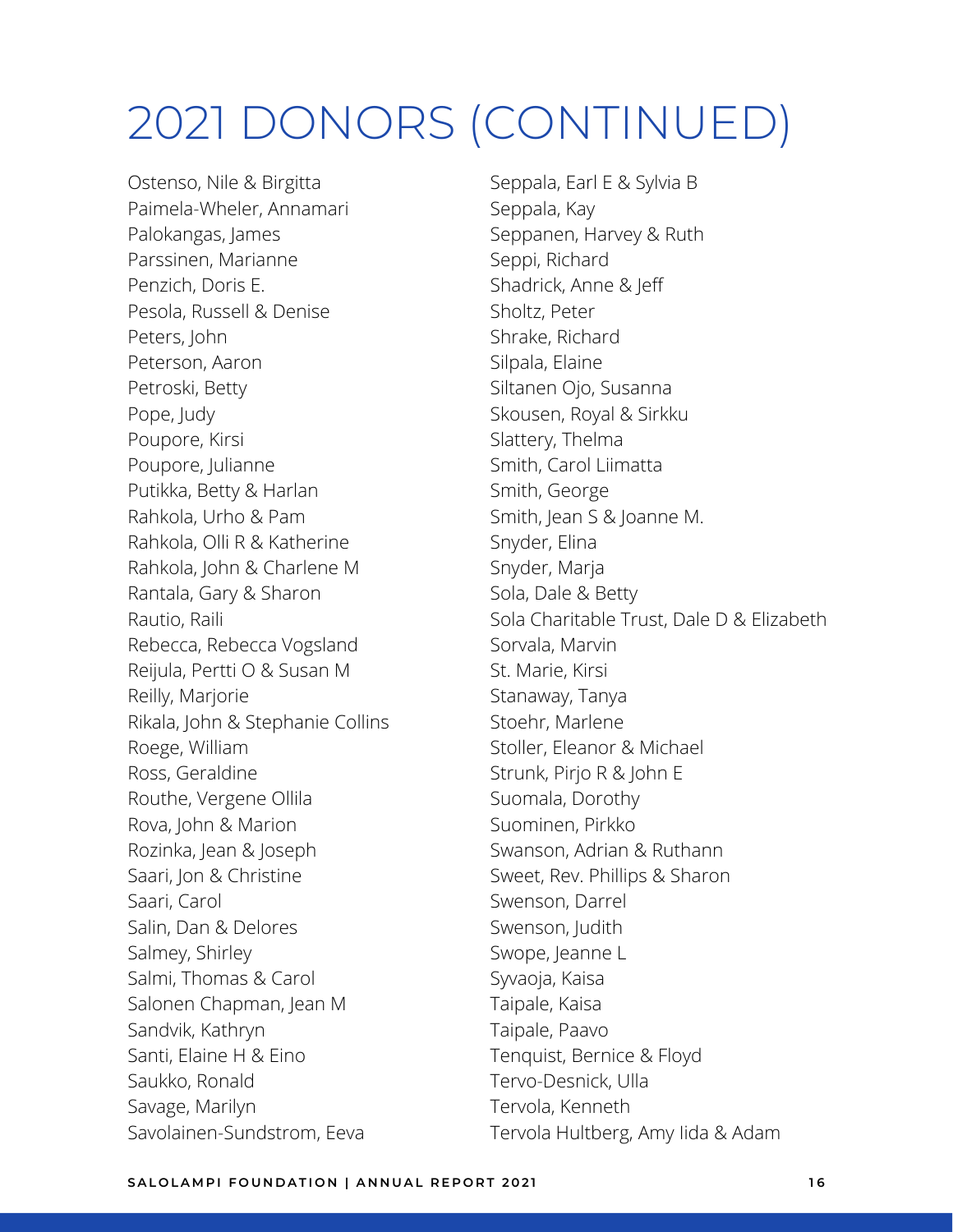Thompson, Lillian Tietel, Virginia Tikkanen, Oren Tolvanen, Marty W Toninato, Dan & Johanna Tucker, Arlene Putikka Tuomaala, W Allan & Linda Tuura, Jayne Tymoski, Lisa Tynjala, Carol & Marshall Vaisanen, Paivi Wagoner, Jill & Terry Wainio, Marilyn M & Jack C Waisanen, Peter & Eliisa Wakevainen, Tammy Wakkinen, Robin Wall, John & Irene Wargelin-Brown, C Brown & K. Marianne Warriner, Sargit Watts, Tiina Wayrynen, Mike & Darla Wellmann, Chad & Ann Westerberg, Mary Wheeler, Patricia Diamond & John Wheler, Aino Wiirre, Lennis Wiita, Audrey P & David O Wiitala, Wayne R & Violet Wikstrom, Lorne Wilkman, Ruth S Winkky, Richard Wirtala, Carole H Wood, Julie A. Wovcha, Merle & Mary Wurzer, Mary C Wyland, Gerald & Lisa

Yansura, Patricia Tanttila & Daniel Yliniemi, Miriam Ylitalo, Susan Ylitalo, Rodney & Alice Ylitalo, Clyde W Ylitalo, Phillip Ylonen, Maria Helen Youngberg, Barbara A



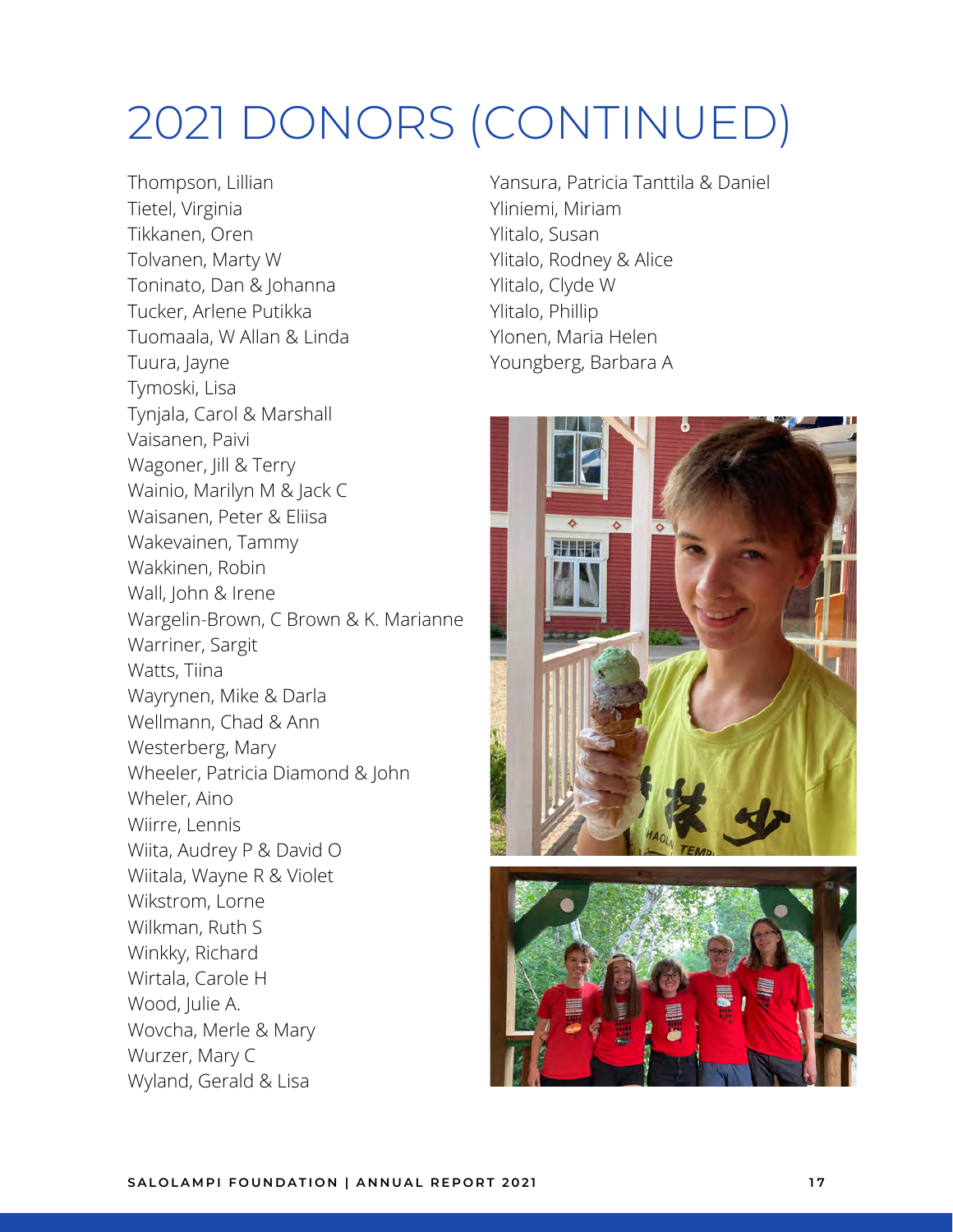## KEN DANIELS MEMORIAL SCHOLARSHIP FUND

In 2021, the Salolampi Foundation lost long-time board member, Ken "Erikki" Daniels. His family has very generously decided to establish the Ken Daniels Memorial Scholarship Fund at the Salolampi Foundation to fund scholarships for Salolampi villagers beginning in summer 2022.

### We thank the following organizations and individuals who donated to the Ken Daniels Memorial Scholarship Fund in its inaugural year:

Apfelbacher Family Charitable Fund Takkunen Family Foundation City of Blaine Finnish Genealogy Group of Minnesota Anuta, Michael Behr, Dennis Benson, Jeffrey and Nancy Carlson, KM and JS Daniels, Jane Daniels, Dan Daniels, Michael and Shirley Daniels, Michael and Julie Daniels, James and Bonnie Davis, Linda Warpula & Stanley Hanson III, John Harju, Richard Hoikkala, Roger and Carol Krutsch, Carole A & Michael W Kuitunen, Sandra

Leppälä, Steven Madigan, Thomas and Sandra Makela, Weldon & Maria Massa, Carol Neufeld, Leslie and Elizabeth Newman, Charles and Joan O'Leary, Janice and Dennis Olson, Kenneth and Kathleen Rahkola, Urho and Pam Sawyer, Marian Schulze, Christine Sorensen, Troy and Catherine Steege, Richard and Mary Taipale, Paavo Tripp, Karen Wall, Fred and Sharon Wheler, Aino Wilson, Barbara